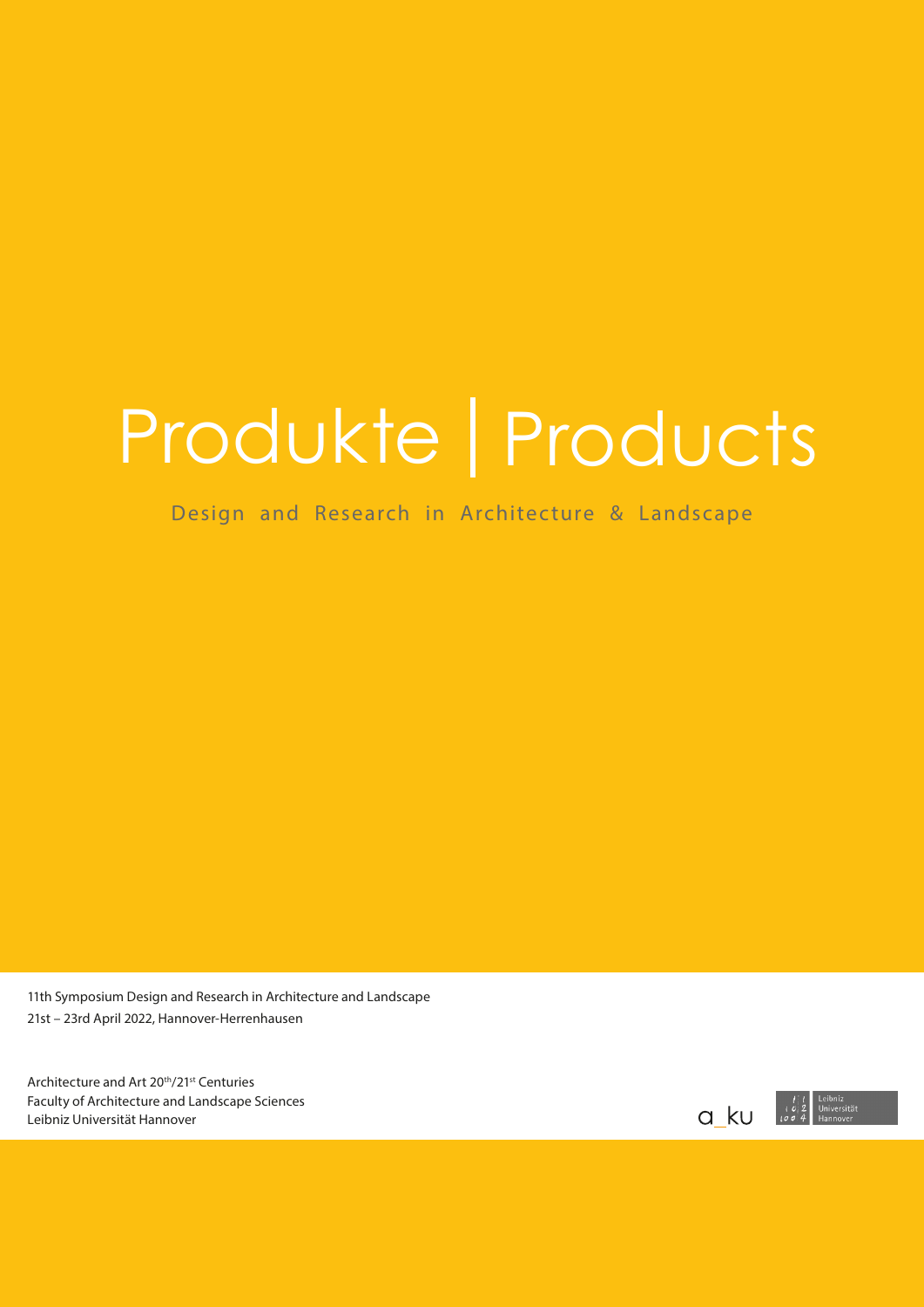

**21st – 23rd April 2022**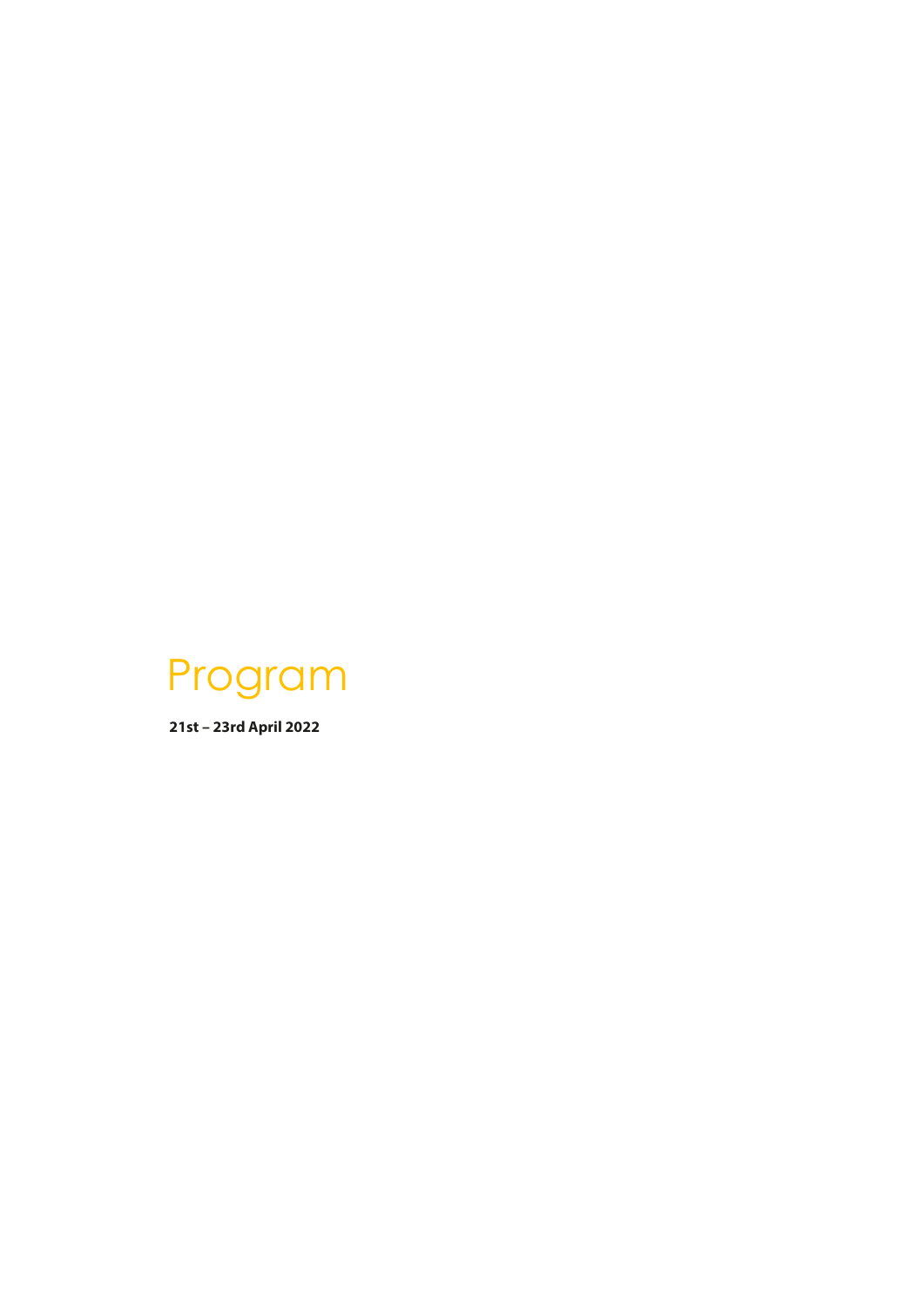### **Donnerstag | Thursday 21. April 2022**

- 16.00 **Martin Prominski** Opening address Dekan der Fakultät für Architektur und Landschaft | Dean of Faculty of Architecture and Landscape Sciences Leibniz Universität Hannover
- 16.10 **Margitta Buchert | LUH Hannover** Products and projections
- 16.30 **Gennaro Postiglione | Politecnico di Milano** Products in architecture: from formation to effect and to meaning
- 16.50 Pause | Break
- 17.00 **Andreas Lechner | TU Graz** Counterintuitive products
- 17.20 **Martin Prominski | LUH Hannover** The role of design products within design research
- 17.40 **Tom Bieling | HAW Hamburg** Old city. New futures
- 18.00 **Christina Klug + Thomas Schmitz | RWTH Aachen** Material aware design strategies
- 18.20 Pause | Break
- 18.30 Round table \_\_\_\_\_\_\_\_\_\_\_\_\_ Plenum

ca. 19.00 h Ende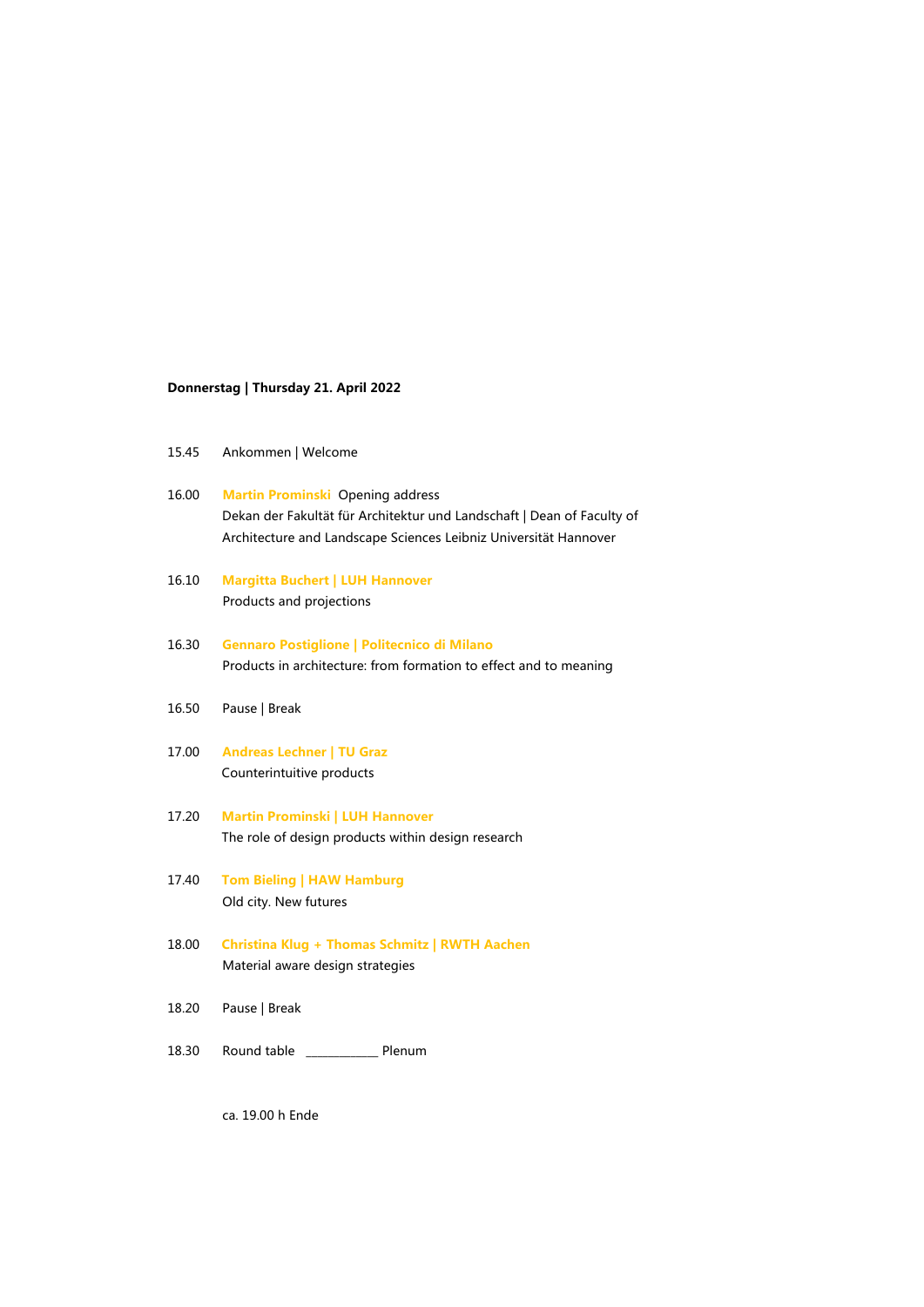## **Freitag | Friday 22. April 2022**

- 09.30 **Marie Enders | RWTH Aachen**  Third place as reference
- 10.00 **Monica Tusinean | TU Berlin. KIT Karlsruhe** Productive care. Design tactics for industrial ruins
- 10.30 **Ricarda Cappeller | LUH Hannover** Writing the thinking-making of design as creative narrative
- 11.00 Kaffeepause | Coffee Break
- 11.10 **Xu Xin | Politecnico di Milano Taozi Studio** Layout of exhibition room: a product of visiting route design
- 11.40 **Marius Grootveld | RWTH Aachen. veldwork architects Ghent** Curating datasets for …
- 12.10 **Kevin Santus | Politecnico di Milano** Taxonomies as research product
- 12.40 Diskussion | Discussion
- 13.00 Mittagspause | Lunch Break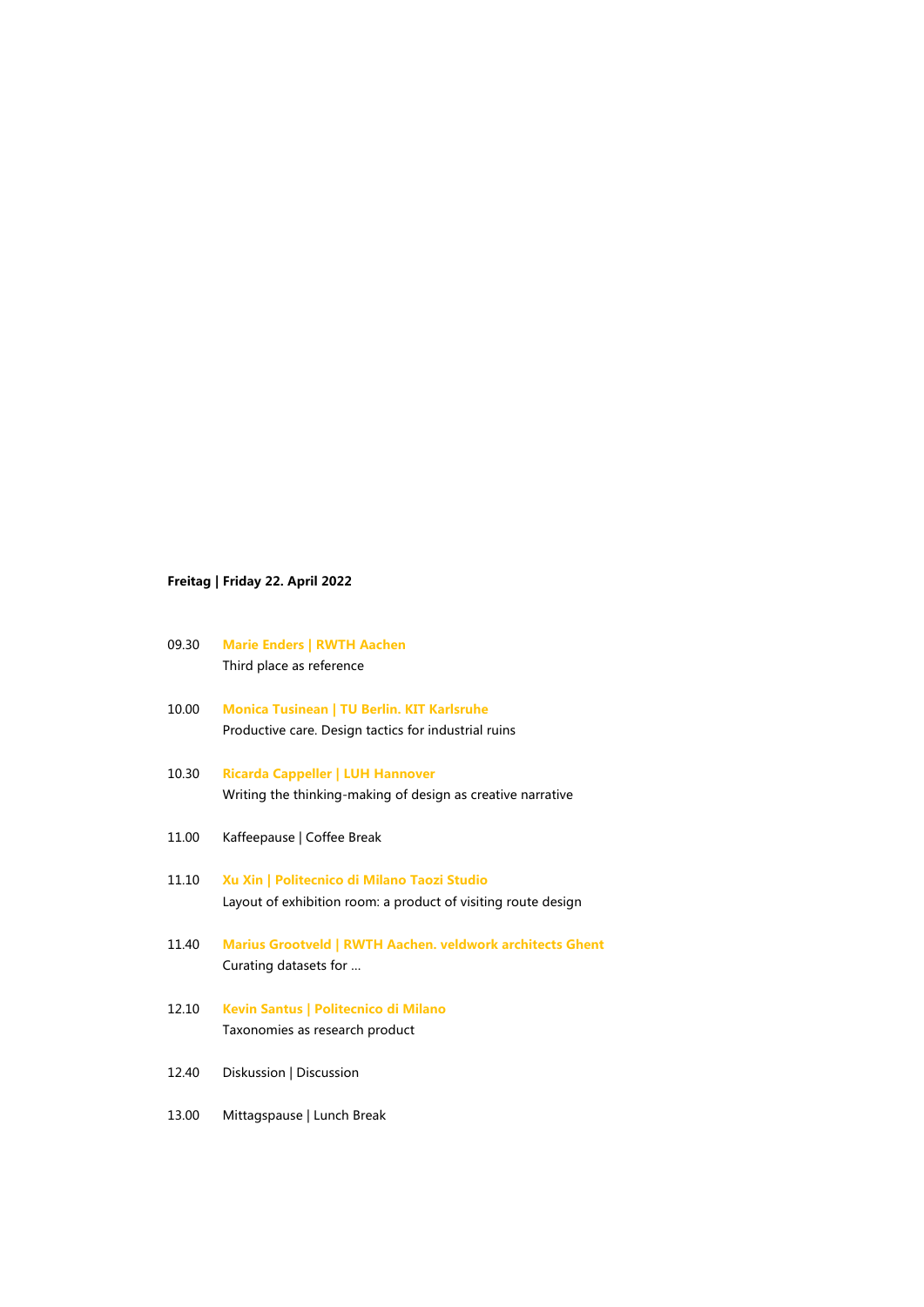## **Freitag | Friday 22. April 2022**

- 14.00 **Oljer Cardenas Nino | Politecnico di Milano** Photography as an instrument of design
- 14.30 **Valerie Hoberg | LUH Hannover** Productive distances
- 15.00 **Andrea Canclini | Politecnico di Milano** Hiroshi Hara: Wallpapers
- 15.30 **Sarah Wehmeyer | LUH Hannover**  Collage. Everyday product? Knowledge medium!
- 16.00 Kaffeepause | Coffee break
- 16.30 **Liheng Zhu | Politecnico di Milano**  Healing environments
- 17.00 **Bianca Pfanner | TU Wien** Climate twins and urban building blocks
- 17.30 **Diana Gouveia Amaral | University of Minho** The in-between space: from informality and its appropriations
- 18.00 Diskussion | Discussion

ca. 18.30 h Ende